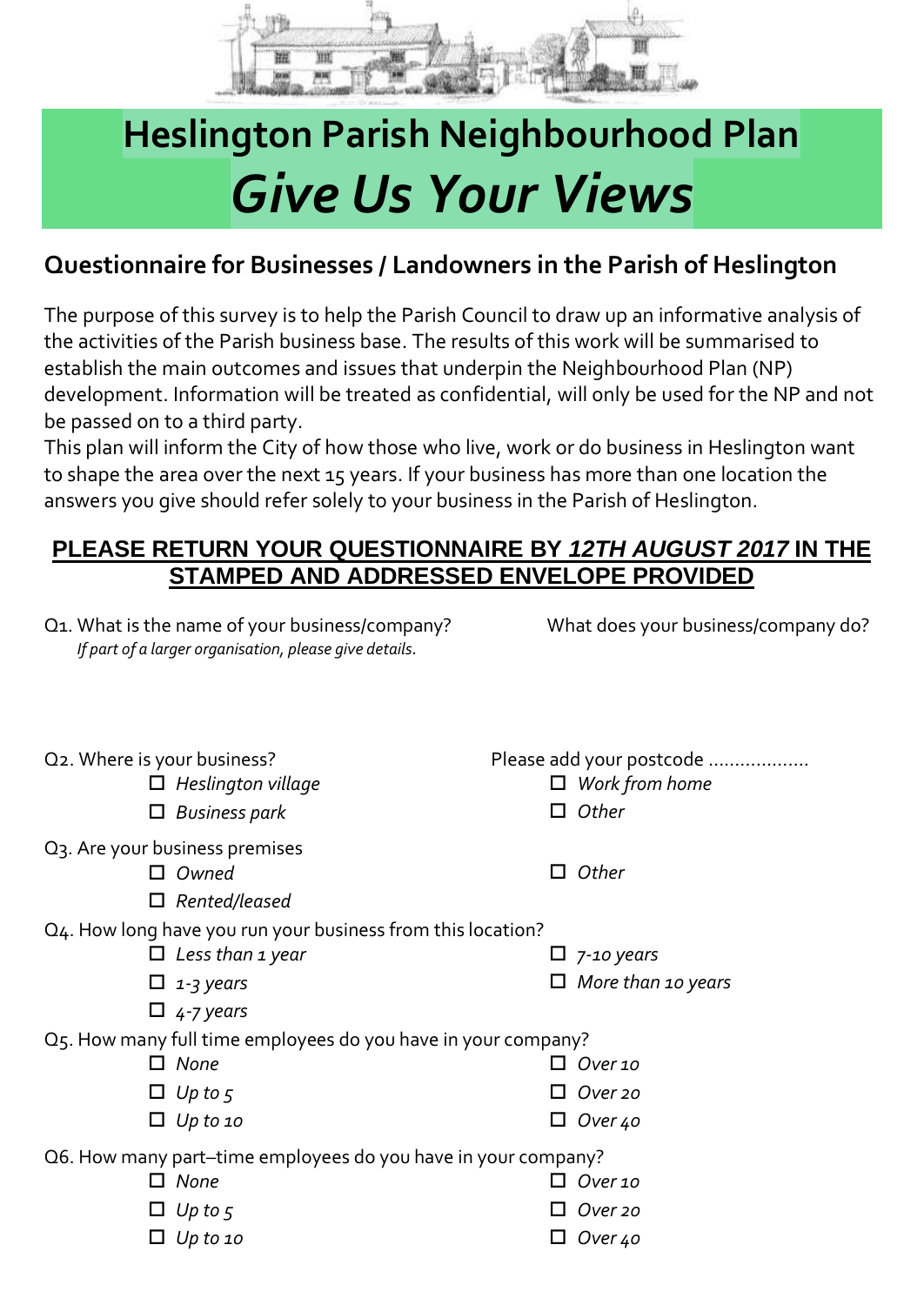| Q7. Does your business use self-employed staff?                                                               |                                                                                        |  |  |  |  |
|---------------------------------------------------------------------------------------------------------------|----------------------------------------------------------------------------------------|--|--|--|--|
| None<br>П                                                                                                     | Over 10                                                                                |  |  |  |  |
| Up to $5$                                                                                                     | Over 20                                                                                |  |  |  |  |
| Up to 10                                                                                                      | Over 40                                                                                |  |  |  |  |
| Q8. What percentage of your employees normally work from home?                                                |                                                                                        |  |  |  |  |
| Q9. Do you consider your business as:                                                                         |                                                                                        |  |  |  |  |
| Owner/proprietor run                                                                                          | National chain                                                                         |  |  |  |  |
| <b>SME</b>                                                                                                    | Multi-national                                                                         |  |  |  |  |
| Large Independent<br>$\Box$                                                                                   |                                                                                        |  |  |  |  |
| Q10. Are you considering expanding your workforce over the next 5 years?                                      |                                                                                        |  |  |  |  |
| $\Box$ Yes                                                                                                    | Maybe<br>$\Box$                                                                        |  |  |  |  |
| No<br>0                                                                                                       |                                                                                        |  |  |  |  |
| Q11. Are you recruiting currently?<br>$\Box$ Yes                                                              | No<br>П                                                                                |  |  |  |  |
| Q12. Do you have an established Apprenticeship programme?                                                     |                                                                                        |  |  |  |  |
| $\Box$ Yes                                                                                                    | No                                                                                     |  |  |  |  |
| Q13. How do your employees get to work? Tick all that apply.                                                  |                                                                                        |  |  |  |  |
| Walk                                                                                                          | $\Box$ Car/Van                                                                         |  |  |  |  |
| $\Box$ Cycle                                                                                                  | $\Box$ Bus                                                                             |  |  |  |  |
| Unknown                                                                                                       |                                                                                        |  |  |  |  |
| Q14. Do the majority of your employees-                                                                       |                                                                                        |  |  |  |  |
| live within 30 minutes travel to<br>work                                                                      | $\Box$ commute over 30 minutes to work                                                 |  |  |  |  |
| Q15. Do you operate shift or flexi-hours arrangements? Tick all that apply.                                   |                                                                                        |  |  |  |  |
| Days only                                                                                                     | $\Box$ 7-days                                                                          |  |  |  |  |
| Early/lates                                                                                                   | Weekends                                                                               |  |  |  |  |
| Nights<br>$\Box$                                                                                              | $\Box$ Other. Please give details                                                      |  |  |  |  |
| Q16. Do you have enough parking for all your employees?<br>Yes always<br>Could do with more<br>Could use less | $\Box$ No, never enough<br>$\Box$ Need more for visitors, clients,<br>deliveries, etc. |  |  |  |  |

Q17. Do you have shared parking with residents/visitors to Heslington area?

*Yes No*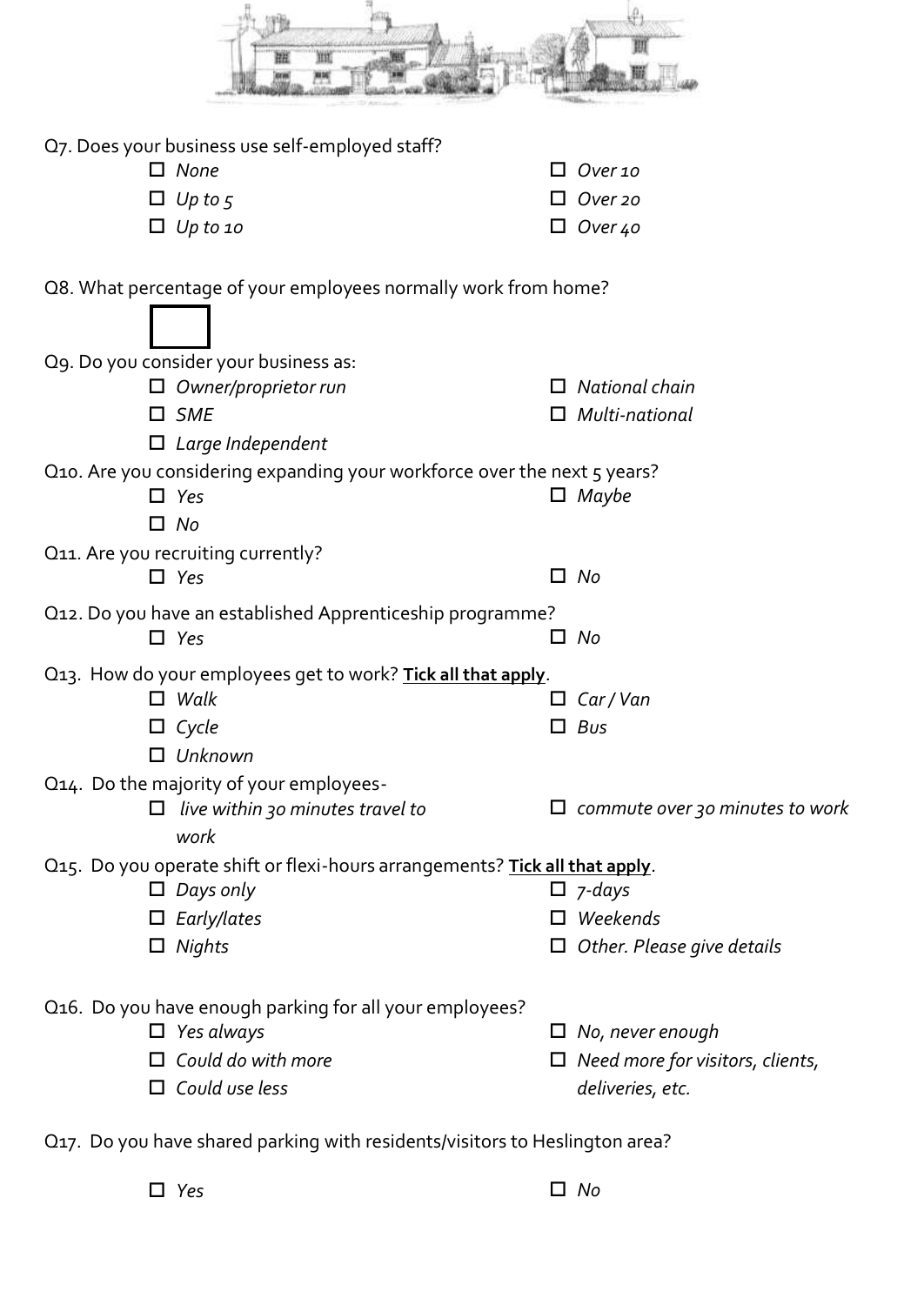

Q 18. Do you have any problems with vandalism, theft, break-ins, or other criminal offences?

| $\Box$ Yes                        | No |
|-----------------------------------|----|
| If Yes, please give brief details |    |
|                                   |    |
| Q19. Do you have problems with?   |    |

 *Litter Noise*  *Lighting Other*

If Yes, please give brief details

Q20. What was the main reason for choosing to run your company from Heslington?

Q21. Does your business access the skills, facilities or services of, or employ any people from, the University of York? *What are the advantages? Are there any negatives?*

Q22. How will the major housing developments (as proposed in the Draft City of York Local Plan e.g. West of Elvington Lane, on Hull Road, etc) impact your business? *What are the advantages? Are there any negatives?*